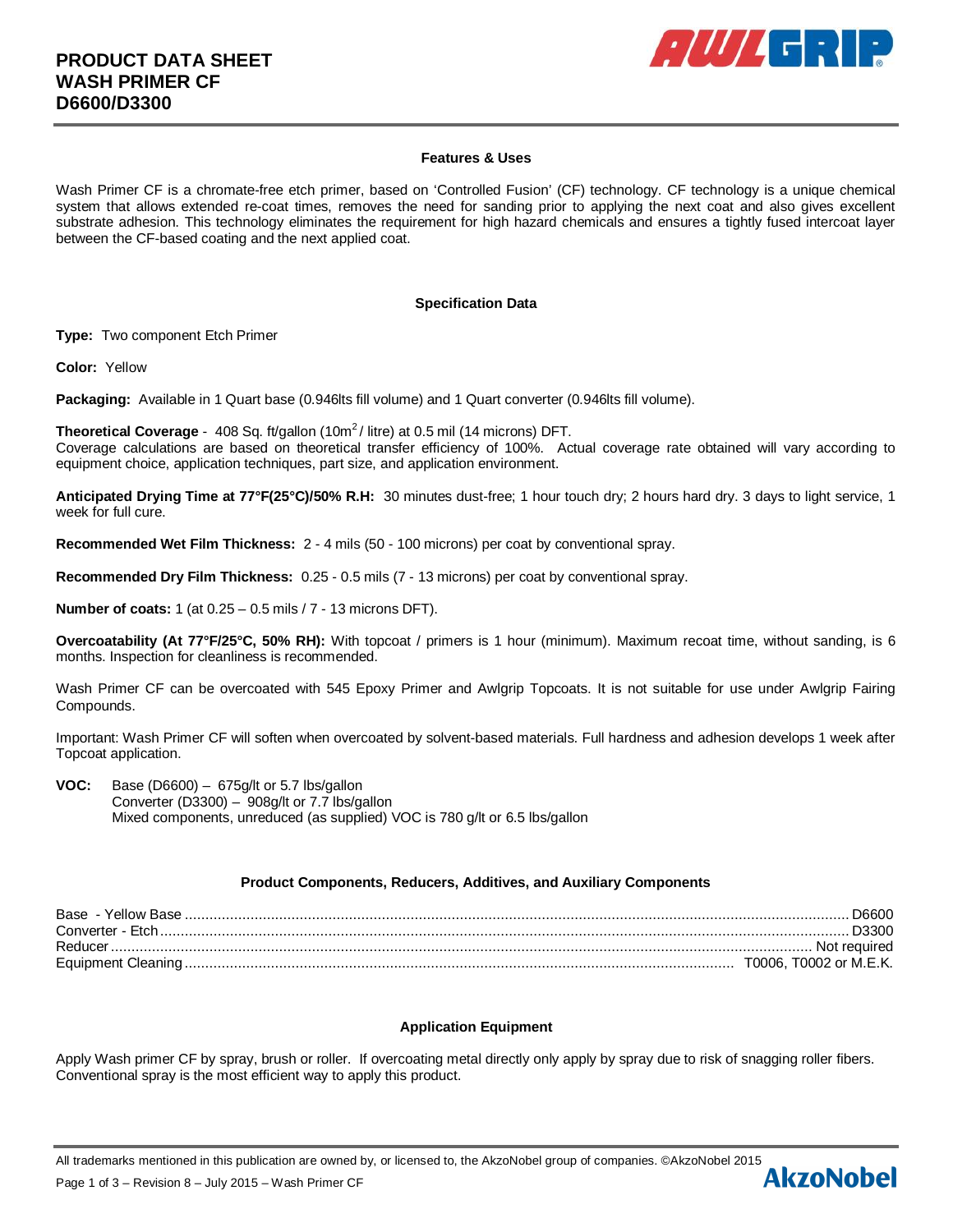

# **Spray Set Up**

Gravity Fed Conventional gun: 1.1 - 1.4 size tip. 3 – 4 bar at source (depending on line length).

## **Surface Preparation**

Wash Primer CF may be directly applied to aluminum, anodized aluminum, and stainless steel. Not suitable for wooden or plastic surfaces.

- 1. Thoroughly clean and degrease the surface. Use commercial detergents, steam cleaners or pressure washers. Be sure all detergent residue is rinsed from the surface. Use Awlgrip Wipe Down Solvent (NA: Awlprep Plus T0115; EU: Surface Cleaner T0340) for a final wipe down of the surface.
- 2. Stainless steel parts must be thoroughly abraded with 80-120 grit paper, to a coarse matt surface resulting in optimal mechanical adhesion. Anodized aluminium must be abraded with 180-220 grit paper in order to fully break the anodized surface.
- 3. For architectural grades of anodized aluminum, the surface must be thoroughly sanded with 40-80 grade paper until a surface profile is present. The surface must then be thoroughly cleaned and degreased with Awlgrip Wipedown Solvent (NA: Awlprep Plus T0115; EU: Surface Cleaner T0340)

## **Mixing and Reduction**

Thoroughly mix the base until a consistent homogenous blend is obtained. Power mixers or shakers are preferred. If not available thorough hand mixing is acceptable. Add converter and thoroughly mix again. Mix ratio by volume is 1 part D6600 to 1 part D3300. Reduction is not required as material is supplied at maximum allowable VOC.

Induction time: NA.

Anticipated Pot Life at 25°C/ 77°F, 50% RH: 8 hours

## **Application Instructions**

## **General Topside Systems**

Apply by air atomized spray. Apply 1 coat at 2-4 mils (50-100 microns) giving a dry film thickness between 0.25-0.5 mils ( 6–13 microns). Several passes are required with the spray gun for a good surface. The first pass should be relatively slow (5 - 10cm / 2 - 4 inches per second). This pass is to obtain basic coverage.

Film build should then be achieved with multiple quick passes (30 - 40cm / 12 - 16 inches per second) building to 2-4 mils (50–100 microns). Multiple passes are required in order to achieve a good finish. Additional coats are NOT required once the coating is hard dry. Obtaining the recommended film build is ESSENTIAL for a flat surface.

## **Fast Drying Topcoat System**

Apply by air atomized spray. Apply 1 coat of Wash Primer CF at 2 mils (50 microns) wet film thickness giving a dry film thickness of 0.25 mils (6 microns). Several passes are required with the spray gun for a good surface. The first pass should be relatively slow (5 - 10cm / 2 - 4 inches per second). This pass is to obtain basic coverage.

Following the recommended overcoating interval apply 2-3 coats of Awlgrip, Awlcraft 2000 or Awlgrip HS topcoat at the correct wet film thickness – check relevant datasheet for more information on topcoat application.

## **Build System** (for increased thickness and hiding imperfections)

Apply by air atomized spray. Apply 1 coat of Wash Primer CF at 2 mils (50 microns) wet film thickness giving a dry film thickness of 0.25 mils (6 microns). Several passes are required with the spray gun for a good surface. The first pass should be relatively slow (5 - 10cm / 2 - 4 inches per second). This pass is to obtain basic coverage.

Following the recommended overcoating interval apply 1 coat of 545 Epoxy Primer (or 321 HS Undercoat) at the at the correct wet film thickness – check relevant datasheet for more information on undercoat application. Once cured for the recommended interval then apply 2-3 coats of Awlgrip, Awlgrip HS, Awlcraft 2000 or Awlcraft SE topcoat at the correct wet film thickness – check relevant datasheet for more information on topcoat application.

All trademarks mentioned in this publication are owned by, or licensed to, the AkzoNobel group of companies. ©AkzoNobel 2015<br>Page 2 of 3 – Revision 8 – July 2015 – Wash Primer CE